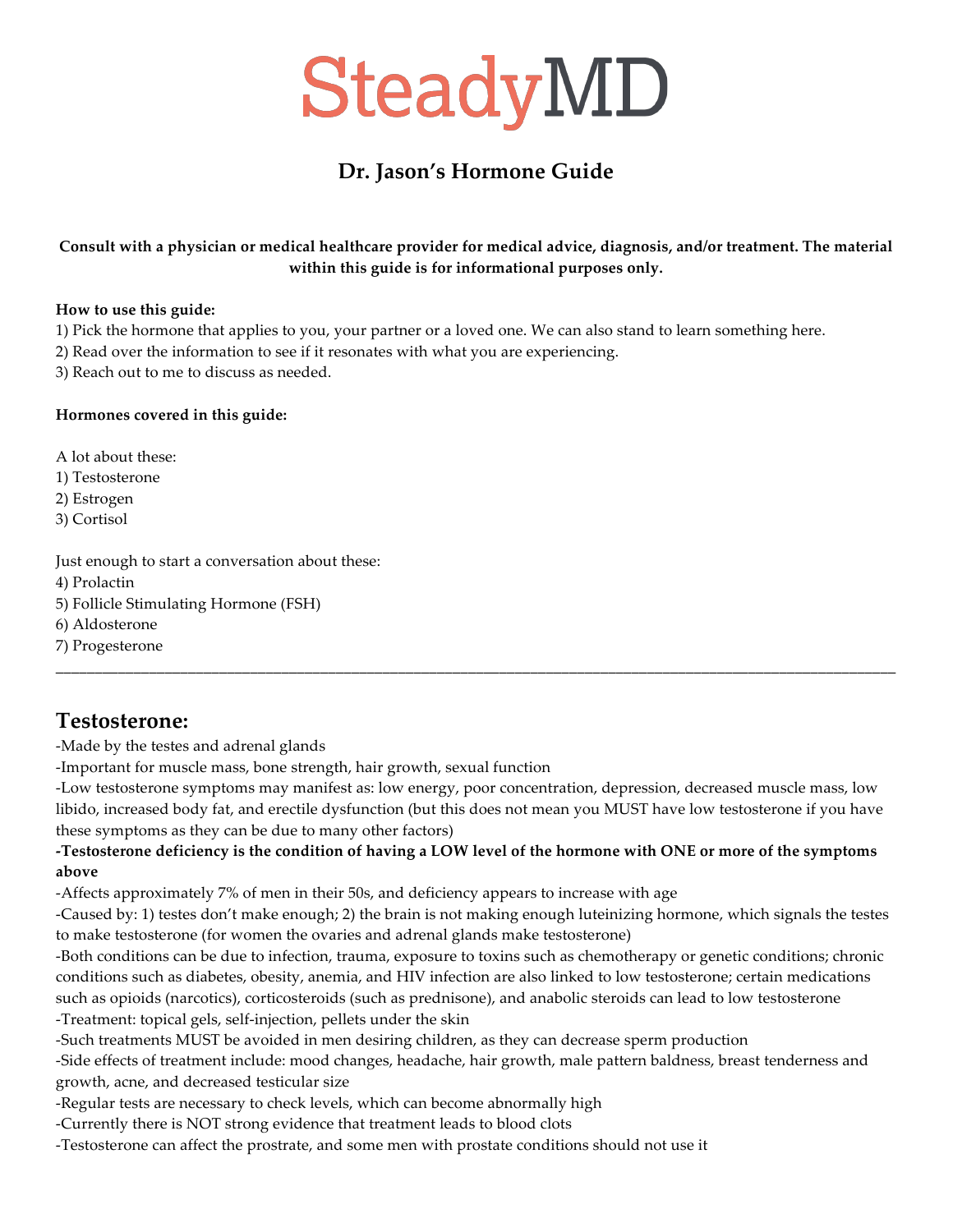-The relationship between testosterone and cardiovascular disease (CVD) is complex. Early studies found that treatment may be linked to stroke and heart attack, but nothing has been conclusive. What is known is that men with low testosterone are at increased risk of CVD. It is not known whether the risk is due to low testosterone or because men with low testosterone are more likely to have other medical conditions linked to CVD, such as high blood pressure, obesity and high cholesterol. Further research is indeed needed.

\_\_\_\_\_\_\_\_\_\_\_\_\_\_\_\_\_\_\_\_\_\_\_\_\_\_\_\_\_\_\_\_\_\_\_\_\_\_\_\_\_\_\_\_\_\_\_\_\_\_\_\_\_\_\_\_\_\_\_\_\_\_\_\_\_\_\_\_\_\_\_\_\_\_\_\_\_\_\_\_\_\_\_\_\_\_\_\_\_\_\_\_\_\_\_\_\_\_\_\_\_\_\_\_\_\_\_\_

### **Estrogen**

-Made by the ovaries, fat cells and adrenal glands

-Important for bone growth; also plays the primary role in the development of female secondary sex characteristics such as breasts, and wider hips. It also plays a role in blood clotting, maintaining the strength and thickness of the vaginal wall and the urethral lining, vaginal lubrication and a host of other bodily functions.

-It also helps to regulate the menstrual cycle, controlling the growth of the uterine lining during the first part of the cycle. If the woman's egg is not fertilized, estrogen levels decrease sharply and menstruation (shedding and thus bleeding) begins. If the egg is fertilized, estrogen works with another hormone, progesterone, to stop ovulation during pregnancy. -Because of the decline in estrogen after menopause, women end up breaking down more bone than they build, and this is likely the reason why women are FOUR TIMES more likely than men to suffer from osteoporosis

-Recent research shows that low estrogen may lead to reduced mood

-Reduced levels can lead to breast tenderness, headaches (especially worsening of migraines), irregular or absent periods -Men produce estrogen as well, but in much lower levels, and it is thought to affect sperm count. Overweight men are more commonly affected by low sperm count due to estrogen because there is more adipose (fat) tissue in the obese, which can set off the creation of excess estrogen

-Many women are found to have pain due to OVARIAN CYSTS and estrogen treatment has been found to help many of them. It can be applied in various forms, which include oral pills, a patch or the vaginal ring.

-Estrogen levels can drop for many reasons, with some being hypogonadism (decreased ovarian function) and polycystic ovarian syndrome or PCOS; extreme exercise and anorexia can also lead to decreased levels because women with low body fat may not be able to produce enough estrogen.

-Treatments: 1) Birth control (can be used to help prevent pregnancy but also for PCOS and acne, as well as menstrual cycle regulation; 2) Hormone Replacement Therapy is a treatment to reduce the symptoms of menopause (i.e. hot flashes, night sweats, anxiety, sleeping problems and vaginal atrophy (thinning, drying and inflammation of the vaginal walls) -Side effects: may cause an increased risk of injury as some research has pointed to increased rates of ligament injuries in women with elevated estrogen; some breast cancers are sensitive to estrogen, which means that the hormone may promote tumor growth; research has also shown increased rates of stroke, breast cancer, and blood clots while using estrogen treatment

-Only women with a severe risk of osteoporosis who cannot take non-estrogen therapies should be considered for using hormone replacement therapy

\_\_\_\_\_\_\_\_\_\_\_\_\_\_\_\_\_\_\_\_\_\_\_\_\_\_\_\_\_\_\_\_\_\_\_\_\_\_\_\_\_\_\_\_\_\_\_\_\_\_\_\_\_\_\_\_\_\_\_\_\_\_\_\_\_\_\_\_\_\_\_\_\_\_\_\_\_\_\_\_\_\_\_\_\_\_\_\_\_\_\_\_\_\_\_\_\_\_\_\_\_\_\_\_

**-Natural estrogen boosters: flax seeds, soy, fruits, nuts, Red wine**

## **Cortisol**

-Made in the adrenal gland

-A steroid based hormone that helps regulate metabolism; Cortisol increases in response to STRESS

-The amount of Cortisol in your body is driven by the amount of stress you are experiencing; things like caffeine, eating patterns, the amount of physical activity you get and sleep patterns all affect how much Cortisol is released -As a general rule, your highest level of Cortisol occurs just after you get up in the morning and the lowest level is in the evening as you are falling asleep – hence, if you are having trouble falling asleep it may be due (very likely) to the amount of Cortisol you are producing which is likely due to the amount of STRESS you are experiencing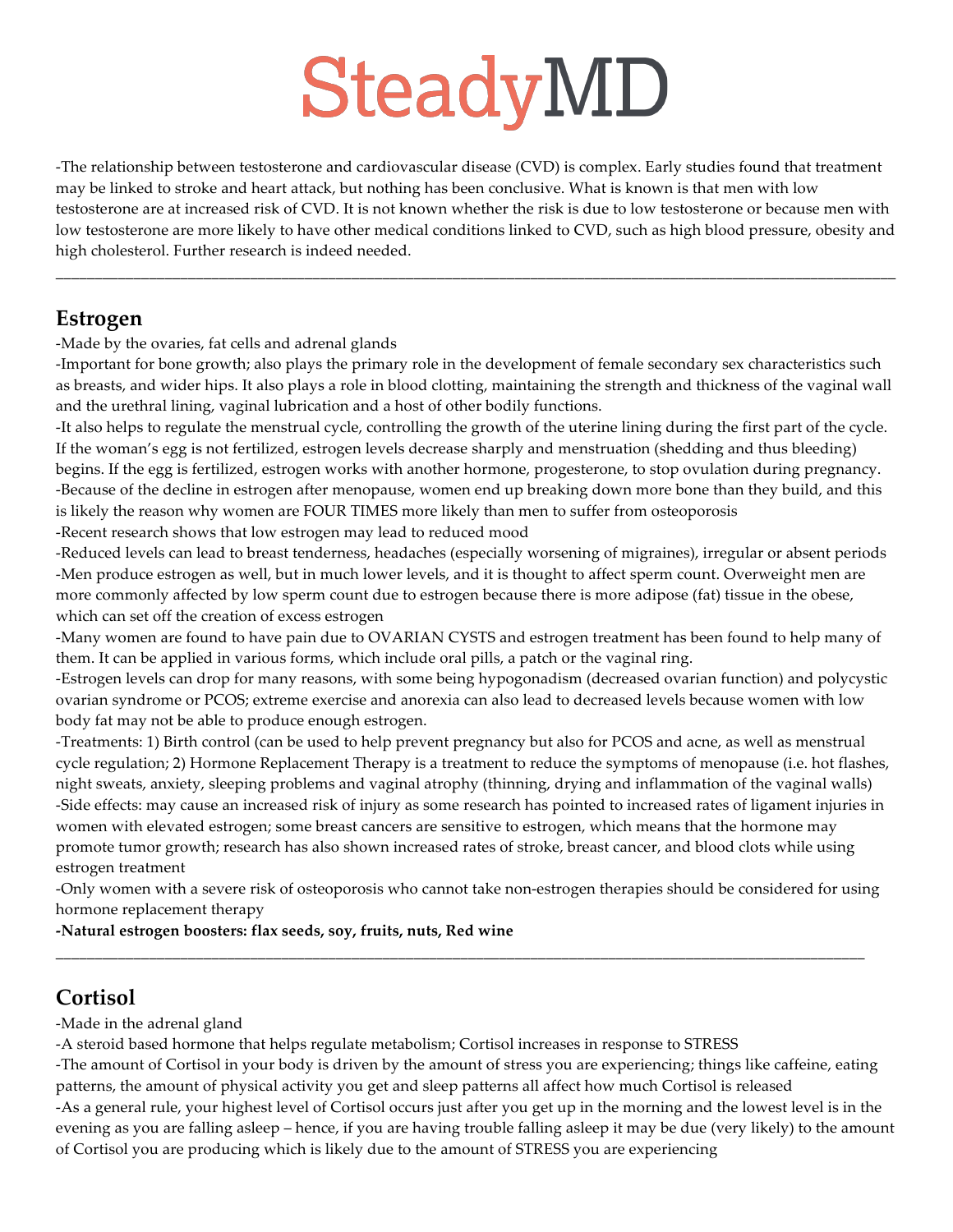-It is not necessarily a bad thing, as its main function is to save us when we are under STRESS and it does this by provoking our cells to manufacture glucose from proteins and fatty acids; it is essentially saving glucose for our brains so that we can think straight and forcing the body to use fatty acids from stored fat as energy

-It also forces the breakdown of proteins into amino acids to help with repairing cells; it increases blood pressure, which then increases blood flow and distributes glucose and other nutrients to the cells

-It reduces the inflammatory response as well as the overall immune response in the body

-Cortisol is used in treatments like HYDROCORTISONE cream to control inflammatory diseases, such as rashes and allergies; also used in injectable forms to treat arthritis

-DEFICIENCY: can result from damage to the adrenal glands and can lead to ADDISON's Disease, which leads to someone having low glucose and sodium levels in their blood, increased potassium, and they tend to lose weight; this can also cause low blood pressure and dehydration; treatment involve corticosteroid replacement therapy

-EXCESS: CUSHING's Disease; instead of stress, the cause of this disease is either a tumor of the pituitary or adrenal gland or excess doses of glucocorticoid drugs

-Side effects from TOO MUCH: water and salt retention, high blood pressure, swelling, muscle tissue and bone loss, deposits of excess fat in the abdomen and back of the neck and poor wound healing; may develop severe infections before showing any symptoms (due to the decreased immune response)

-Treatment: surgical removal if a tumor is present or discontinuing use of any medications that are implicated

## **Prolactin**

-Secreted from the anterior pituitary gland in response to eating, mating, estrogen treatment, ovulation and nursing; it is secreted in a pulsatile fashion between these events

\_\_\_\_\_\_\_\_\_\_\_\_\_\_\_\_\_\_\_\_\_\_\_\_\_\_\_\_\_\_\_\_\_\_\_\_\_\_\_\_\_\_\_\_\_\_\_\_\_\_\_\_\_\_\_\_\_\_\_\_\_\_\_\_\_\_\_\_\_\_\_\_\_\_\_\_\_\_\_\_\_\_\_\_\_\_\_\_\_\_\_\_\_\_\_\_\_\_\_\_\_\_\_\_

-Best known for its role in enabling mammals (usually females) to produce milk

-Dopamine, which is one of our "feel-good" hormones, inhibits the release of Prolactin, and thus keeps it from oversecreting

-Some people secrete too much Prolactin and may need to be treated for it with medications known as Dopamine-Receptor Agonists (such as Cabergoline or Bromocriptine)

-Levels are higher in premenopausal women (compared to those that have already gone through menopause) -High levels in women can lead to irregular or completely missed menstrual cycles, infertility, hot flashes, vaginal dryness, milk discharge from the breasts despite not having recently given birth, and after several years even osteoporosis (thinning and weakening of the bones); some women have high levels without any symptoms

-High levels in men can cause galactorrhea (milk discharge from the breasts), impotence (no erection), reduced libido, and infertility

-Thyroid issues can lead to elevated Prolactin levels and thus this is something that might have to be checked; other things that may cause an elevated level include kidney disease, trauma, and stress

\_\_\_\_\_\_\_\_\_\_\_\_\_\_\_\_\_\_\_\_\_\_\_\_\_\_\_\_\_\_\_\_\_\_\_\_\_\_\_\_\_\_\_\_\_\_\_\_\_\_\_\_\_\_\_\_\_\_\_\_\_\_\_\_\_\_\_\_\_\_\_\_\_\_\_\_\_\_\_\_\_\_\_\_\_\_\_\_\_\_\_\_\_\_\_\_\_\_\_\_\_\_\_\_

## **Follicle Stimulating Hormone**

-Produced by the pituitary gland

-Essential to pubertal development and the function of the ovaries and testes

-Stimulates the growth of ovarian follicles in the ovary before the release of an egg from one follicle at ovulation -It also helps with the production of estrogen; helps stimulate sperm production in men

-Lack of this hormone can cause infertility, or subfertility (not strong enough) in both men and women

-TOO MUCH: may have OVARY and TESTICULAR failure

-Levels rise naturally in women around the menopausal period, reflecting a reduction in function of the ovaries and a decline of both estrogen and progesterone production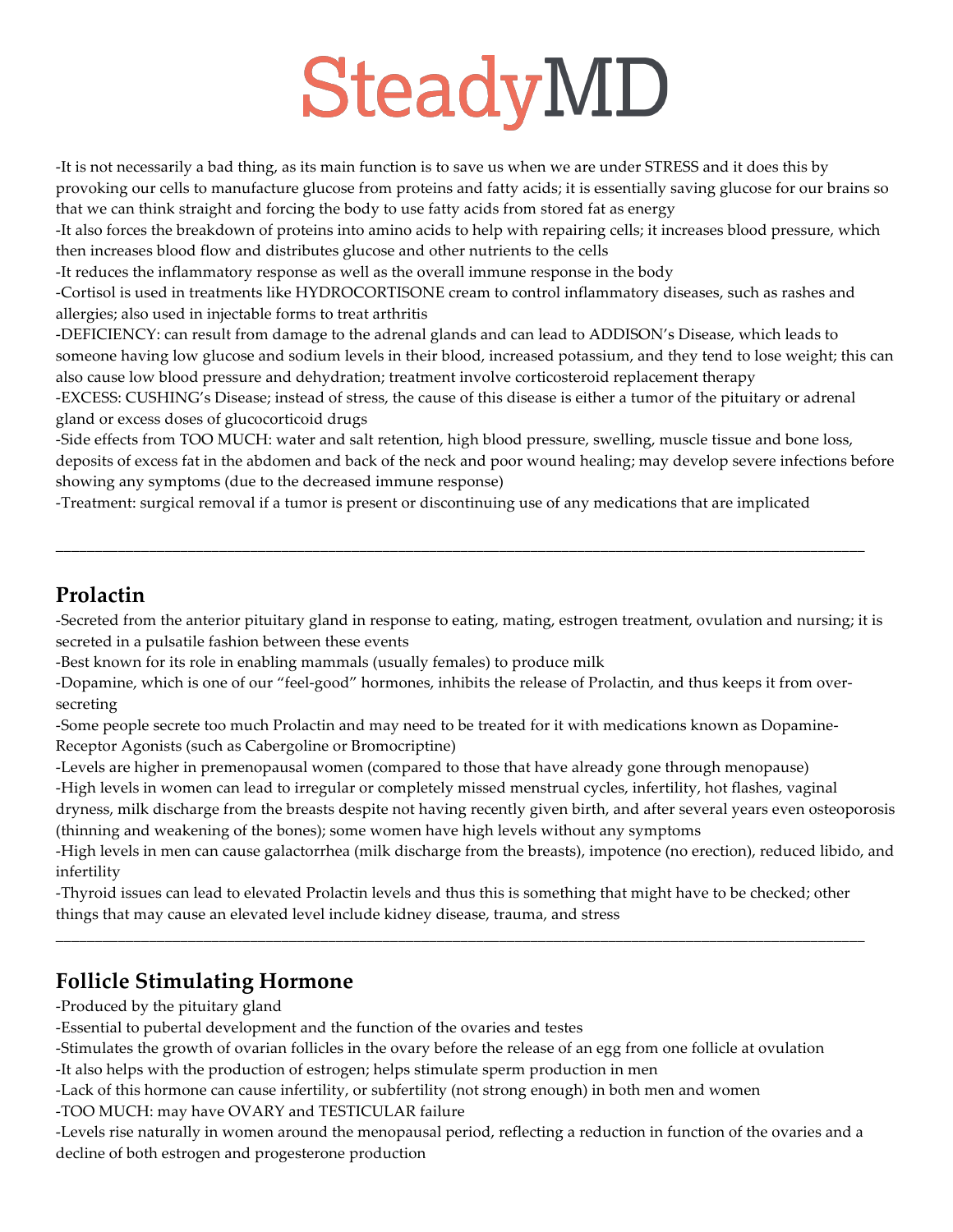-Ovarian Hyperstimulation Syndrome: enlarging of the ovaries and a potentially dangerous accumulation of fluid int eh abdomen, which can lead to pain in the pelvic area (this is a rare condition)

-TOO LITTLE: poor ovarian function that can lead to failure; in this situation ovarian follicles do not grow properly and do not release an egg, thus leading to infertility; some people with this will develop Kallman's syndrome which is associated with a reduced sense of smell

\_\_\_\_\_\_\_\_\_\_\_\_\_\_\_\_\_\_\_\_\_\_\_\_\_\_\_\_\_\_\_\_\_\_\_\_\_\_\_\_\_\_\_\_\_\_\_\_\_\_\_\_\_\_\_\_\_\_\_\_\_\_\_\_\_\_\_\_\_\_\_\_\_\_\_\_\_\_\_\_\_\_\_\_\_\_\_\_\_\_\_\_\_\_\_\_\_\_\_\_\_\_\_\_

### **Aldosterone**

-Produced in the outer section of the adrenal gland known as the cortex

-Regulation of blood pressure mainly by acting on the kidney and the colon to increase the amount of salt (sodium) reabsorbed into the bloodstream and to increase the amount of potassium excreted in the urine; it also causes water to be reabsorbed along with sodium; this increases blood volume and therefore blood pressure

-Controlled via the RENIN-ANGIOTENSIN-ALDOSTERONE system – no reason to cover it here

-TOO MUCH secretion is usually due to a small BENIGN adrenal tumor; symptoms include high blood pressure, low levels of potassium and an abnormal increase in blood volume

\_\_\_\_\_\_\_\_\_\_\_\_\_\_\_\_\_\_\_\_\_\_\_\_\_\_\_\_\_\_\_\_\_\_\_\_\_\_\_\_\_\_\_\_\_\_\_\_\_\_\_\_\_\_\_\_\_\_\_\_\_\_\_\_\_\_\_\_\_\_\_\_\_\_\_\_\_\_\_\_\_\_\_\_\_\_\_\_\_\_\_\_\_\_\_\_\_\_\_\_\_\_\_\_

-TOO LITTLE secretion may lead to ADDISON'S Disease (we covered this in the Cortisol section)

### **Progesterone**

-Secreted by the corpus luteum, a temporary gland the female body produces after ovulation during the second half of the menstrual cycle

-It prepares the uterus for the potential of pregnancy after ovulation; it triggers the lining to thicken to accept a fertilized egg; prohibits the muscle contractions in the uterus that would cause the body to reject an egg; while the body is producing high levels of progesterone the body will not ovulate (thus the reason some birth controls work)

-Low levels of progesterone production can lead to abnormal menstrual cycles and may not allow women to conceive; women with low levels who do succeed in conceiving have a higher risk for miscarriage or pre-term delivery, because the hormone helps maintain the pregnancy

-Signs of low progesterone include: abnormal uterine bleeding, irregular or missed periods, spotting and abdominal pain during pregnancy, frequent miscarriages

-Low levels can also cause too-high levels of estrogen, which can decrease sex drive, contribute to weight gain, cause gallbladder problems, difficulty concentrating, bloating, depression, fatigue, headaches, and insomnia

\_\_\_\_\_\_\_\_\_\_\_\_\_\_\_\_\_\_\_\_\_\_\_\_\_\_\_\_\_\_\_\_\_\_\_\_\_\_\_\_\_\_\_\_\_\_\_\_\_\_\_\_\_\_\_\_\_\_\_\_\_\_\_\_\_\_\_\_\_\_\_\_\_\_\_\_\_\_\_\_\_\_\_\_\_\_\_\_\_\_\_\_\_\_\_\_\_\_\_\_\_\_\_\_

### **And here is something extra that I have shared in my other wellness guide:**

**Natural Testosterone Boosters (and women need it too!) And also, don't be sold that you have low testosterone after only one test (see below).**